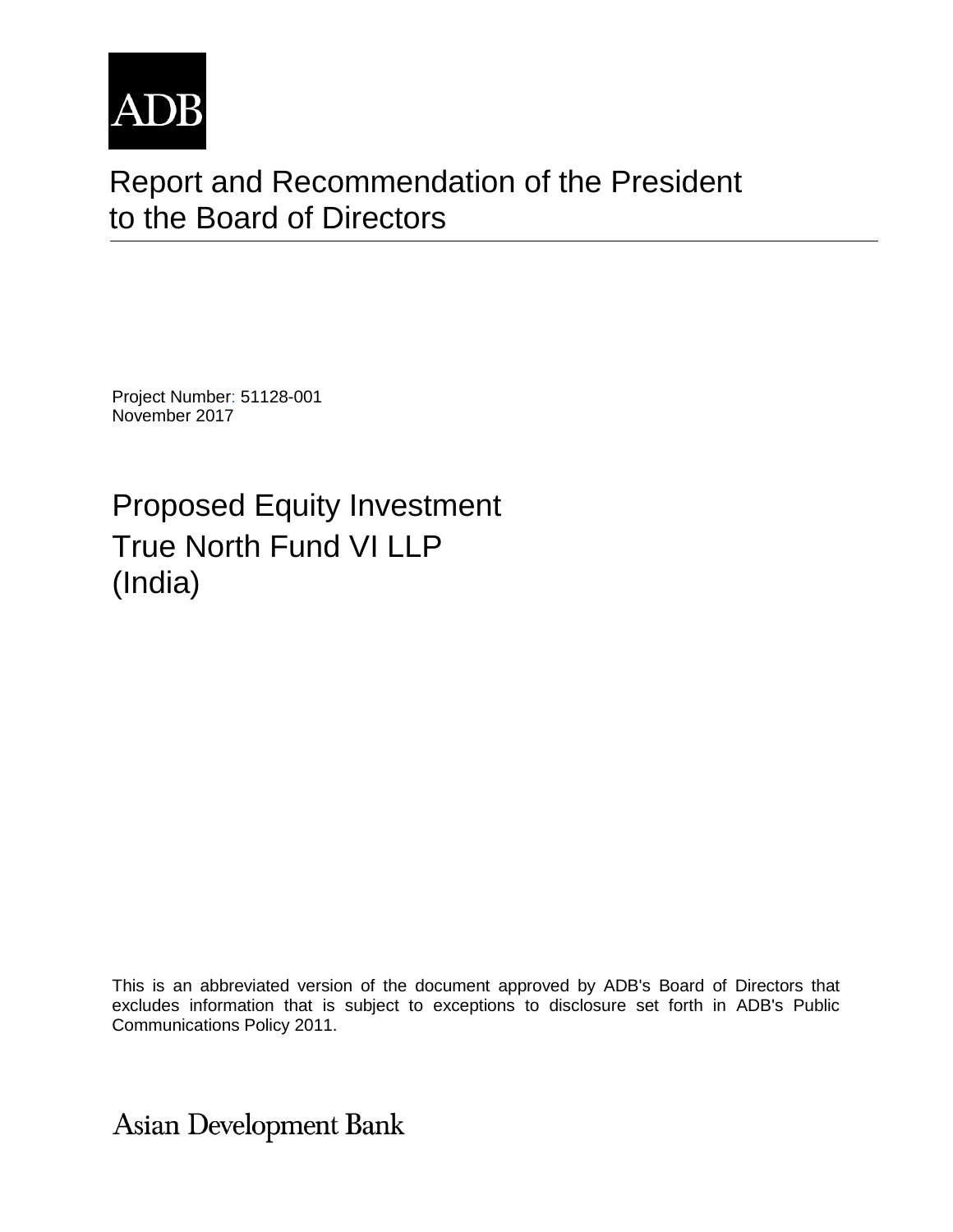#### **CURRENCY EQUIVALENTS**

(as of 5 December 2017)

| Currency unit |     | Indian rupee/s $(\xi)$ |
|---------------|-----|------------------------|
| ₹1.00         | $=$ | \$0.0156372            |
| \$1.00        | $=$ | ₹63.9500000            |

#### **ABBREVIATIONS**

| <b>ADB</b>  | Asian Development Bank                     |
|-------------|--------------------------------------------|
| AML         | anti-money laundering                      |
| <b>ESMS</b> | environmental and social management system |
| IRR.        | internal rate of return                    |
| <b>MOIC</b> | multiple on invested capital               |
| <b>SEBI</b> | Securities and Exchange Board of India     |

#### **NOTE**

In this report, "\$" refers to United States dollars.

| <b>Vice-President</b><br><b>Director General</b><br><b>Director</b> | Diwakar Gupta, Private Sector and Cofinancing Operations<br>Michael Barrow, Private Sector Operations Department (PSOD)<br>Janette Hall, Private Sector Investment Funds and Special Initiatives<br>Division, PSOD                                                                                                                                                                                                                                                                                                                                                   |
|---------------------------------------------------------------------|----------------------------------------------------------------------------------------------------------------------------------------------------------------------------------------------------------------------------------------------------------------------------------------------------------------------------------------------------------------------------------------------------------------------------------------------------------------------------------------------------------------------------------------------------------------------|
| <b>Team leader</b><br><b>Team members</b>                           | Farshed Mahmud, Investment Specialist, PSOD<br>Irish Fe Aguilar, Social Development Officer (Safeguards), PSOD<br>Elizabeth Fiona Alpe, Transaction Support Specialist (Integrity), PSOD<br>Howard Brooke, Lead Counsel (Nonsovereign Legal Operations),<br>Office of the General Counsel<br>Lars Johannes, Senior Results Management Specialist, PSOD<br>Arlene Porras, Senior Safeguards Officer, PSOD<br>Abhishek Singh, Senior Safeguards Specialist, PSOD<br>Yee Hean Teo, Investment Specialist, PSOD<br>Kervin John Torchiva, Senior Investment Officer, PSOD |

In preparing any country program or strategy, financing any project, or by making any designation of or reference to a particular territory or geographic area in this document, the Asian Development Bank does not intend to make any judgments as to the legal or other status of any territory or area.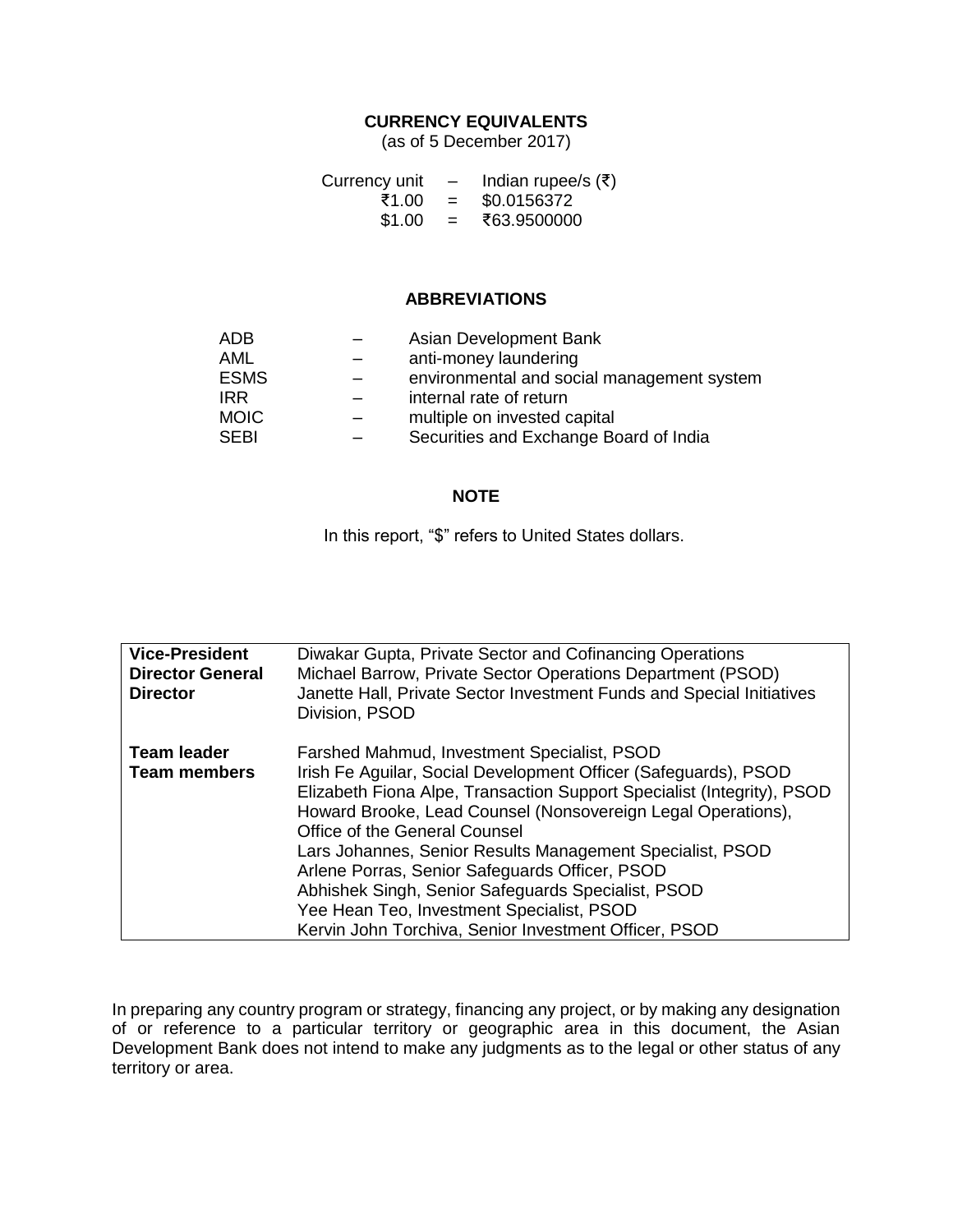# **CONTENTS**

# **Page**

|      |                                 | PROJECT AT A GLANCE                                                                                                                                             |                                         |
|------|---------------------------------|-----------------------------------------------------------------------------------------------------------------------------------------------------------------|-----------------------------------------|
| I.   |                                 | THE PROPOSAL                                                                                                                                                    | 1                                       |
| ΙΙ.  | THE FUND                        |                                                                                                                                                                 | 1                                       |
|      | А.<br>В.<br>C.<br>D.            | Investment Identification and Description<br><b>Business Overview and Strategy</b><br>Ownership, Management, and Governance<br><b>Financial Performance</b>     | 1<br>$\mathbf 2$<br>3<br>$\overline{4}$ |
| III. |                                 | THE PROPOSED ADB ASSISTANCE                                                                                                                                     | 5                                       |
|      | А.<br>В.<br>C.<br>D.<br>Ε.      | The Assistance<br>Financial Analysis of Expected Returns and Assumptions<br><b>Implementation Arrangements</b><br>Value Added by ADB Assistance<br><b>Risks</b> | $\mathbf 5$<br>5<br>5<br>5<br>6         |
| IV.  |                                 | DEVELOPMENT IMPACT AND STRATEGIC ALIGNMENT                                                                                                                      | $\overline{7}$                          |
|      | А.<br>В.                        | Development Impacts, Outcome, and Outputs<br>Alignment with ADB Strategy and Operations                                                                         | $\overline{7}$<br>$\overline{7}$        |
| V.   |                                 | POLICY COMPLIANCE                                                                                                                                               | $\overline{7}$                          |
|      | А.<br>В.<br>C.<br>D.            | Safeguards and Social Dimensions<br><b>Anticorruption Policy</b><br><b>Investment Limitations</b><br>Assurances                                                 | 7<br>$\,8\,$<br>$\bf 8$<br>8            |
| VI.  |                                 | <b>RECOMMENDATION</b>                                                                                                                                           | 8                                       |
|      | `APPENDIXES                     |                                                                                                                                                                 |                                         |
| 1.   |                                 | Design and Monitoring Framework                                                                                                                                 | 11                                      |
| 2.   | <b>List of Linked Documents</b> |                                                                                                                                                                 | 13                                      |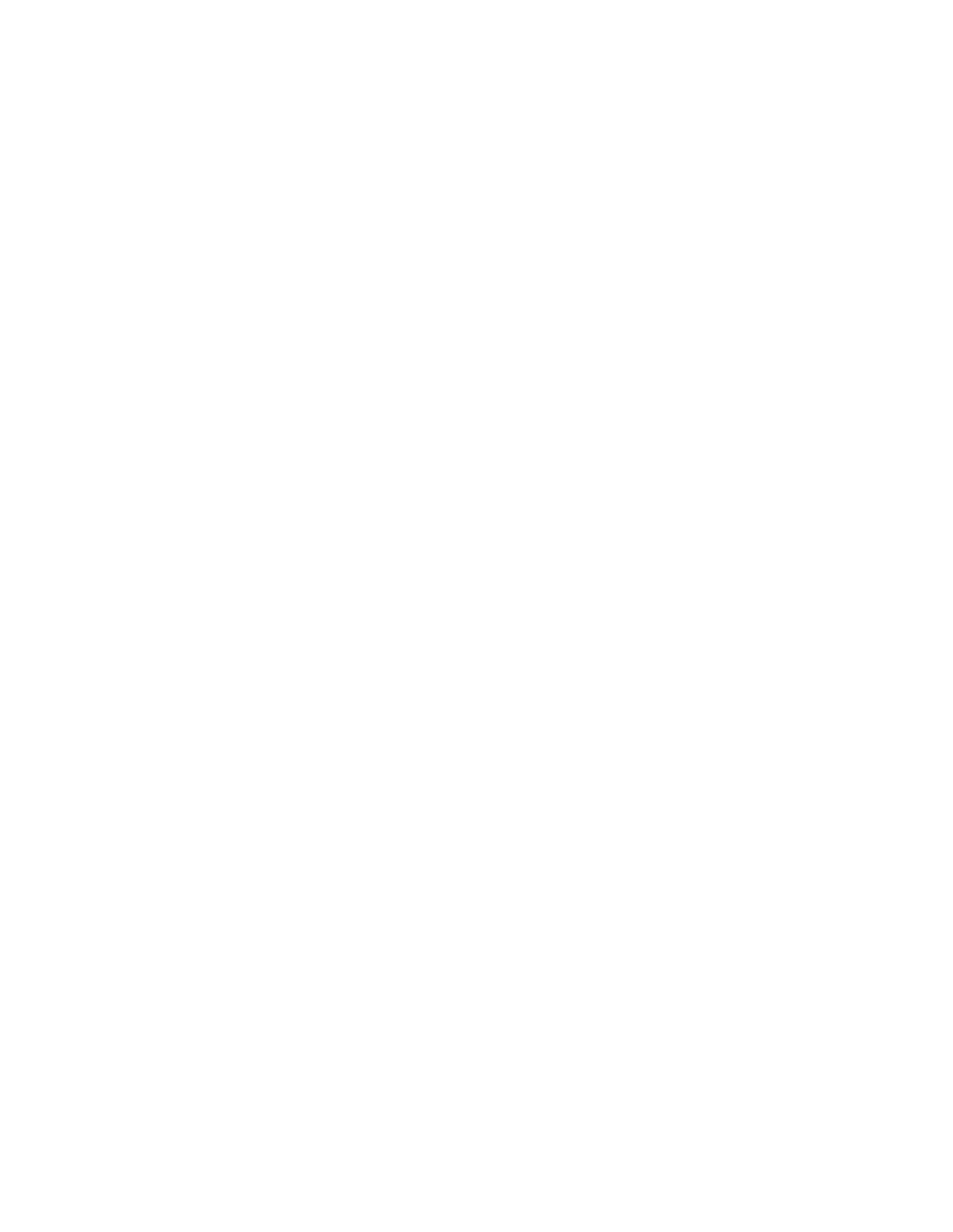# PROJECT AT A GLANCE

| 1. Basic Data                                                                                                                                              |                                                                                              |                                        | Project Number: 51128-001  |              |
|------------------------------------------------------------------------------------------------------------------------------------------------------------|----------------------------------------------------------------------------------------------|----------------------------------------|----------------------------|--------------|
| <b>Project Name</b><br>Country                                                                                                                             | True North Fund VI LLP<br>India                                                              | <b>Department/Division</b>             | <b>PSOD/PSIS</b>           |              |
| Investee                                                                                                                                                   | True North Fund VI LLP                                                                       |                                        |                            |              |
| 2. Sector                                                                                                                                                  | Subsector(s)                                                                                 |                                        | ADB Financing (\$ million) |              |
| ∕ Finance                                                                                                                                                  | Infrastructure finance and investment funds                                                  |                                        |                            | 50.00        |
|                                                                                                                                                            |                                                                                              |                                        | <b>Total</b>               | 50.00        |
| 3. Strategic Agenda                                                                                                                                        | <b>Subcomponents</b>                                                                         | <b>Climate Change Information</b>      |                            |              |
| Inclusive economic growth<br>(IEG)                                                                                                                         | Pillar 1: Economic opportunities,<br>including jobs, created and<br>expanded                 | Climate Change impact on the Project   |                            | Low          |
| 4. Drivers of Change                                                                                                                                       | Components                                                                                   | <b>Gender Equity and Mainstreaming</b> |                            |              |
| Governance and capacity<br>development (GCD)                                                                                                               | Client relations, network, and<br>partnership development to<br>partnership driver of change | No gender elements (NGE)               |                            |              |
| Partnerships (PAR)                                                                                                                                         | <b>Implementation</b><br><b>Private Sector</b>                                               |                                        |                            |              |
| Private sector development<br>(PSD)                                                                                                                        | Promotion of private sector<br>investment                                                    |                                        |                            |              |
| 5. Poverty and SDG Targeting                                                                                                                               |                                                                                              | <b>Location Impact</b>                 |                            |              |
| Geographic Targeting                                                                                                                                       | No                                                                                           | Rural                                  |                            | Medium       |
| <b>Household Targeting</b>                                                                                                                                 | No.                                                                                          | Urban                                  |                            | Medium       |
| <b>SDG Targeting</b><br><b>SDG Goals</b>                                                                                                                   | Yes<br><b>SDG8</b>                                                                           |                                        |                            |              |
|                                                                                                                                                            |                                                                                              |                                        |                            |              |
| 6. Nonsovereign Operation Risk Rating - NA<br>7. Safeguard Categorization<br>Environment: FI Involuntary Resettlement: FI<br><b>Indigenous Peoples: FI</b> |                                                                                              |                                        |                            |              |
| 8. Financing                                                                                                                                               |                                                                                              |                                        |                            |              |
| <b>Modality and Sources</b>                                                                                                                                |                                                                                              |                                        | <b>Amount (\$ million)</b> |              |
| <b>ADB</b>                                                                                                                                                 |                                                                                              |                                        |                            | 50.00        |
|                                                                                                                                                            | Nonsovereign Investment Fund-Equity Investment-LP: Ordinary capital resources                |                                        |                            | 50.00        |
| <b>B-Loans</b>                                                                                                                                             |                                                                                              |                                        |                            | 0.00         |
| None<br><b>Official Cofinancing</b>                                                                                                                        |                                                                                              |                                        |                            | 0.00<br>0.00 |
| None                                                                                                                                                       |                                                                                              |                                        |                            | 0.00         |
| <b>Others</b>                                                                                                                                              |                                                                                              |                                        |                            | 0.00         |
| <b>Total</b>                                                                                                                                               |                                                                                              |                                        |                            | 50.00        |
|                                                                                                                                                            |                                                                                              |                                        |                            |              |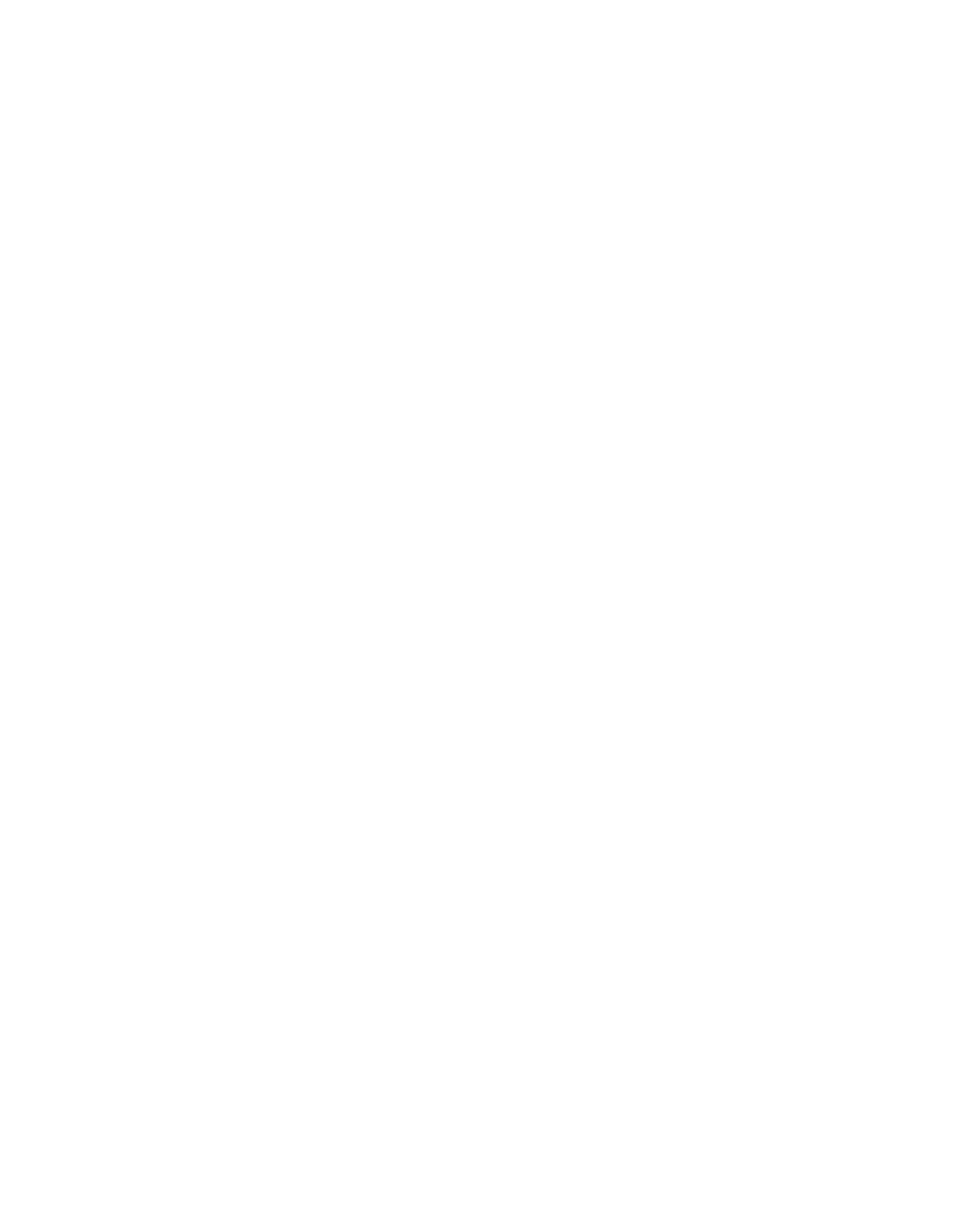# **I. THE PROPOSAL**

<span id="page-6-0"></span>1. I submit for your approval the following report and recommendation on a proposed equity investment of up to \$50,000,000 in True North Fund VI LLP (True North VI) in India.

2. ADB's investment will contribute to the capitalization of True North VI, a [This information has been removed as it falls within exceptions to disclosure specified in paragraph 97(viii) of ADB's Public Communications Policy (2011)] private equity fund established to provide growth capital to Indian companies in the financial services, healthcare, consumer, and technology sectors. True North VI intends to acquire mainly controlling stakes in these companies, enabling the fund to take active management roles to execute operational improvements and drive continued growth. True North is expected to exit its investments in these portfolio companies after an expected hold period of 4-7 years to allow sufficient time to create value. With the proposed investment, ADB will be providing equity capital to a portfolio of companies in India that are backed by proven management teams, established business models and strong market positions to achieve their next phase of growth. This growth is expected to generate employment, increase tax revenues for the government, and provide impetus for the overall growth of the private sector in India.

#### **II. THE FUND**

#### <span id="page-6-2"></span><span id="page-6-1"></span>**A. Investment Identification and Description**

3. **Description.** True North represents, as a group, one of India's leading and well-regarded private equity fund managers.<sup>1</sup> The manager of True North Fund I, True North Ventures Private Limited, was established in 1999 with Vishal Nevatia as chief executive officer and managing partner.<sup>2</sup> Nevatia has led the manager of each True North fund to date, and will be leading the manager.<sup>3</sup> Nevatia has built a stable and cohesive investment team of 19 professionals who have worked on the True North funds. Seven of these are investment managers who focus on deal origination and structuring, relationship management, and exits. The remaining 12 professionals are business managers who focus on due diligence of new investment opportunities and operational engagement with portfolio companies.

4. Since 2000, True North has raised more than \$1.9 billion through five fund vehicles [This information has been removed as it falls within exceptions to disclosure specified in paragraph 97(viii) of ADB's Public Communications Policy (2011)]. True North is one of the few private equity fund managers in India with expertise in executing control-oriented, expansion capital transactions in the middle market segment; it has executed 19 control deals to date.<sup>4</sup> The limited partners in True North's earlier funds have continuously supported the platform through successive fund vintages, thereby demonstrating a high level of investor confidence. [This information has been removed as it falls within exceptions to disclosure specified in paragraph

 <sup>1</sup> True North Enterprise Private Limited (manager) True North Managers LLP (sponsor), and entities that have acted as managers of True North's previous funds are collectively referred to as True North.

<sup>&</sup>lt;sup>2</sup> True North Ventures Private Limited was originally known as GW Capital Private Limited.

<sup>3</sup> [This information has been removed as it falls within exceptions to disclosure specified in paragraph 97(viii) of ADB's Public Communications Policy (2011)].

<sup>4</sup> Middle market refers to companies with a pre-money enterprise value of up to \$750 million. Control refers to investments where True North owns an equity stake of more than 50% in a portfolio company, and hence controls or strongly influences its management and operations.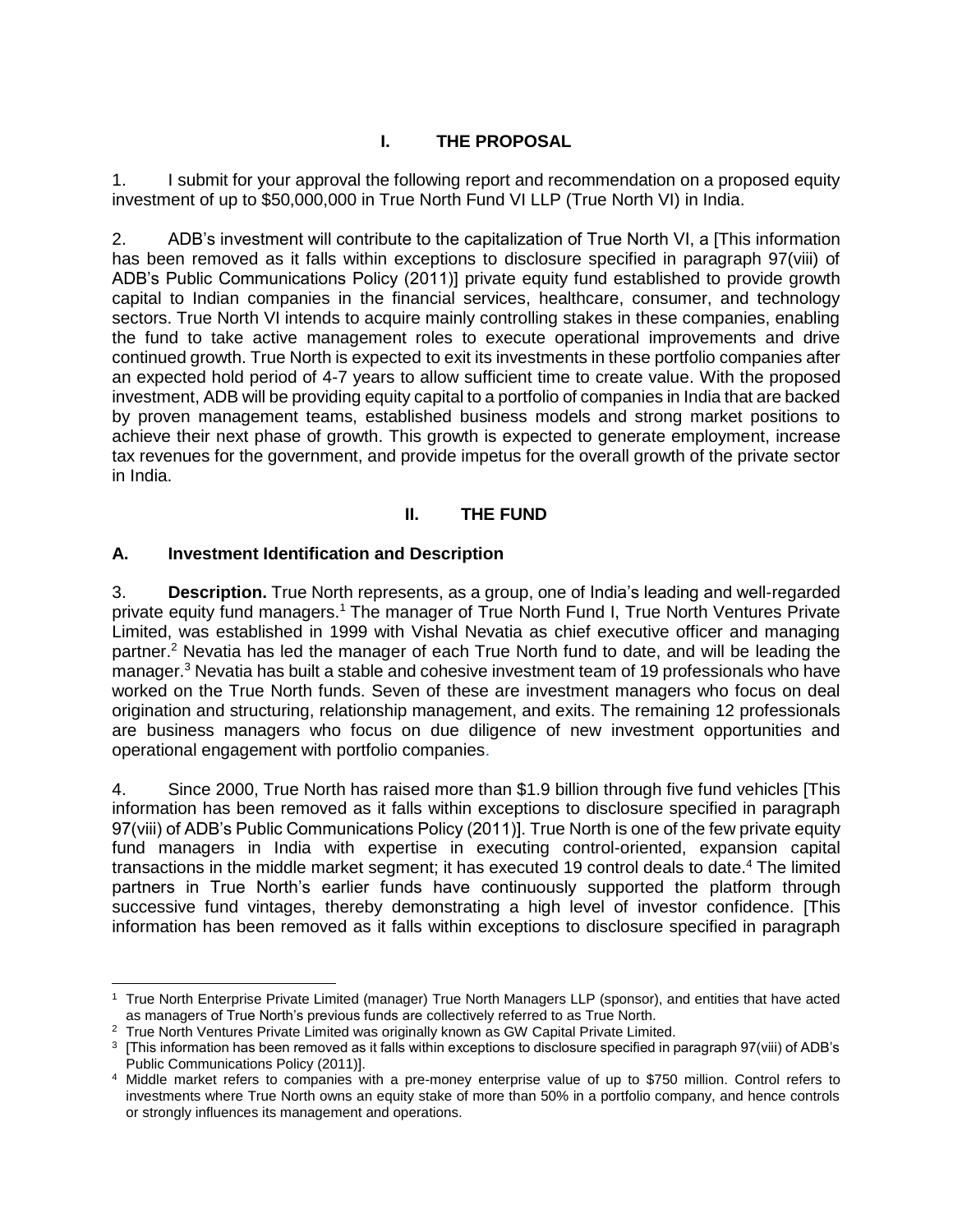97(viii) of ADB's Public Communications Policy (2011)]. True North is headquartered in Mumbai with a smaller office in Bengaluru.

5. **Investment identification.** True North represents a valuable addition to the existing private equity portfolio of the Asian Development Bank (ADB) and is consistent with ADB's internal private equity funds investment guidelines. The fund manager has operational expertise and investment experience in sectors such as financial services and health care, which align with the investment mandate of ADB's nonsovereign operations. [This information has been removed as it falls within exceptions to disclosure specified in paragraph 97(viii) of ADB's Public Communications Policy (2011)]. Therefore, True North's platform is a high-quality investment opportunity that is expected to help improve the performance of ADB's private equity fund investments in India as well as generate attractive co-investment opportunities.

6. The proposed investment's development impact stems from True North's ability to improve and grow middle-market companies in India. True North's dedicated business management team comprises specialists with longstanding operational experience in business strategy, marketing, supply chain management, working capital optimization, procurement, pricing, human resources, and treasury management. In 2015, True North created a technology and analytics team that works with portfolio companies, incorporating analytics, algorithms, and artificial intelligence to improve decision making and operational efficiency. True North is also able to call upon a panel of local senior industry advisors to provide guidance on key business matters. To ensure strong alignment with its portfolio companies, True North develops business plans with milestones in discussion with company promoters and management teams before investing.

# <span id="page-7-0"></span>**B. Business Overview and Strategy**

7. True North is about to launch its sixth fund, True North Fund VI LLP. True North VI will be a [This information has been removed as it falls within exceptions to disclosure specified in paragraph 97(viii) of ADB's Public Communications Policy (2011)] closed-end private equity fund that aims to make up to 10 equity investments of \$50 million–\$150 million.<sup>5</sup> In some instances, where capital may be deployed over multiple tranches as a portfolio company scales up, the total investment size may be larger and additional co-investment capital may be sought from its investors. Focus sectors for True North VI include financial services (nonbanking finance companies, microfinance, affordable housing finance), health care (services, nonpharmaceutical), and consumer businesses. True North is building domain expertise and hiring specialist investment professionals to target investments in technology products and services companies.

8. True North aims to provide capital to middle-market companies in India with significant growth prospects and/or the potential to gain significant market share in their respective industries. These companies typically are established businesses on the verge of entering the next phase of growth. True North also targets high-potential companies at early stages of growth that need more time to fully mature. True North primarily provides capital to fund business growth and, to a lesser extent, may provide liquidity to business founders. It expects its managed funds to hold their investments for 4–7 years to allow sufficient time to create value. The average holding period for True North's realized investments is just under 5 years.

 $\overline{a}$ <sup>5</sup> [This information has been removed as it falls within exceptions to disclosure specified in paragraph 97(viii) of ADB's Public Communications Policy (2011)].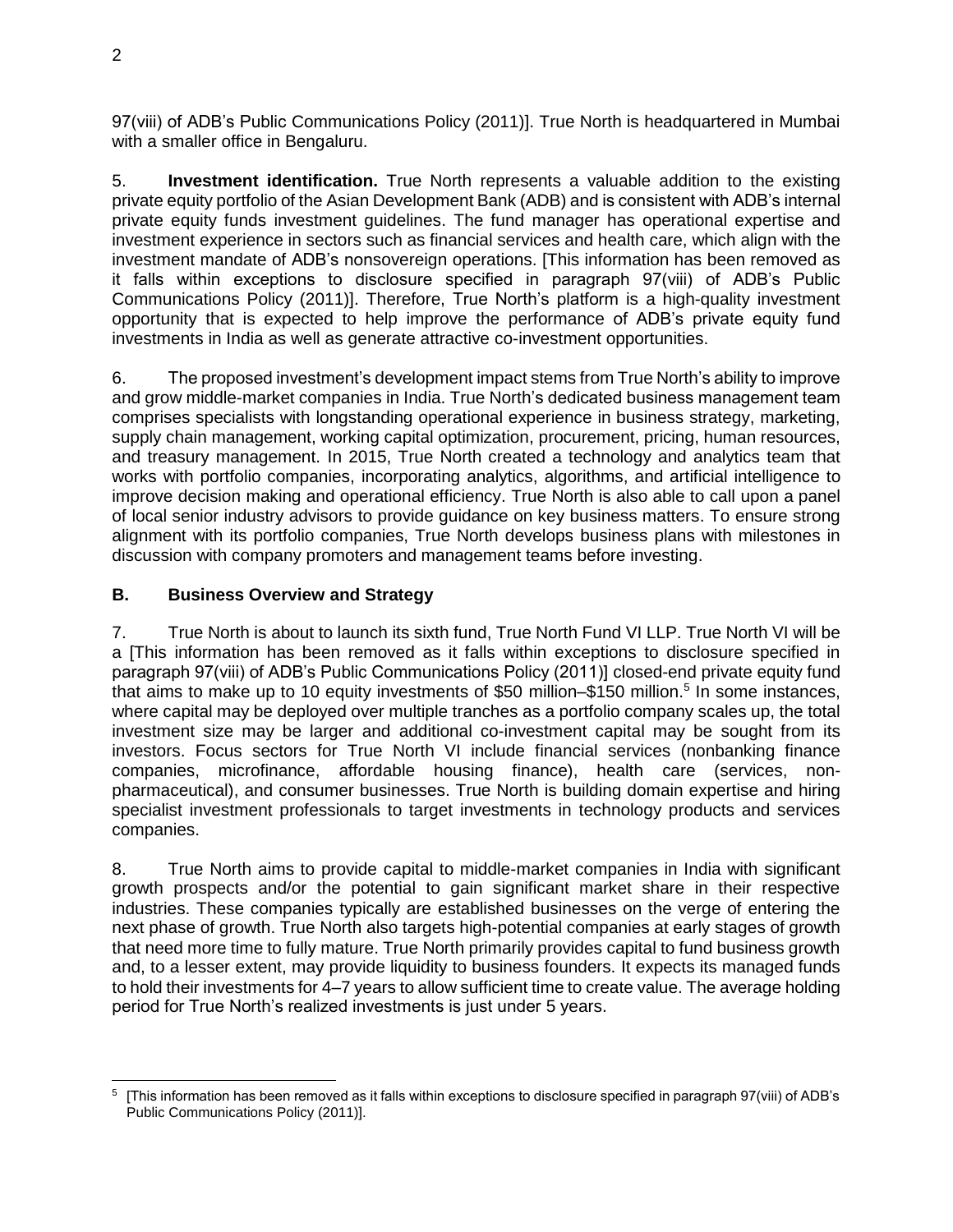9. True North differentiates itself in the Indian private equity market (dominated by minority investors) by mostly investing controlling stakes in portfolio companies. Subsequently, True North engages its in-house business managers to actively partner with management teams to improve operations and help grow these companies. It has also sourced candidates to fill more than 30 first- and second-tier management roles in portfolio companies since 2014 (many of these individuals were identified prior to the investment closing). True North also recruits to strengthen and grow the pool of management trainees available to portfolio companies. By building businesses as the majority shareholder, where international best practices are applied and topquality management inducted, the resulting assets can potentially be sold to strategic buyers as well as financial buyers (including private equity funds). True North targets approximately 70% of True North VI's capital to be invested in control deals.

10. To augment its majority stakes, True North may invest up to 30% of True North VI in minority investments. However, it will only participate in such investments where (i) the business strategy and exit path are aligned with that of the majority owner's, and (ii) it can add value to the portfolio company from a minority position. True North may also commit a portion of ADB's capital toward listed companies and opportunistic investments (such as pre-initial public offering financings and private investment in public equity transactions) to create early liquidity opportunities for investors.<sup>6</sup>

11. True North's success has been built on well-researched market mappings of preferred sectors and the cultivation of strong relationships with a wide range of sponsors and companies. It prefers to build a prequalified pipeline of deals (where business fundamentals, profitability, growth prospects, sector attractiveness, company positioning, and other factors have been assessed) to determine its target fund size, which provides investors with a high degree of confidence that it can deploy the committed capital within a fund's investment period. For True North's previous 40 investments, it evaluated about 150 prequalified leads from a pool of 2,500 opportunities.

# <span id="page-8-0"></span>**C. Ownership, Management, and Governance**

12. **Ownership.** True North VI will be structured as an Indian limited liability partnership and will be registered with the Securities and Exchange Board of India (SEBI) as a category II alternative investment fund. The fund is awaiting approvals from the relevant authorities, including SEBI, and is expected to officially launch in December 2017. Indian investors will invest through an Indian feeder fund, while international investors will invest through an offshore Mauritian feeder fund. ADB will invest directly into True North VI. This structure is explained in more detail in the ownership, management, and governance and the integrity disclosure document.<sup>7</sup> Information concerning the anti-money laundering (AML) and integrity due diligence is also included.<sup>8</sup>

13. The manager will enter an investment management agreement with True North VI to provide management support and administrative services in return for a fee. The manager (an Indian limited liability company) and the sponsor (an Indian limited liability partnership) will be the initial partners in True North VI and will nominate two individuals to act as the designated partners of the fund, as required under Indian law.

  $6$  A form of growth capital investment made into a publicly traded company.

 $7$  Ownership, Management, and Governance (accessible from the list of linked documents in Appendix 2).

<sup>8</sup> ADB. 2003. *Enhancing the Asian Development Bank's Role in Combating Money Laundering and the Financing of Terrorism*. Manila; and ADB. 2016. *Anticorruption Policy: Enhancing the Role of the Asian Development Bank in Relation to Tax Integrity.* Manila.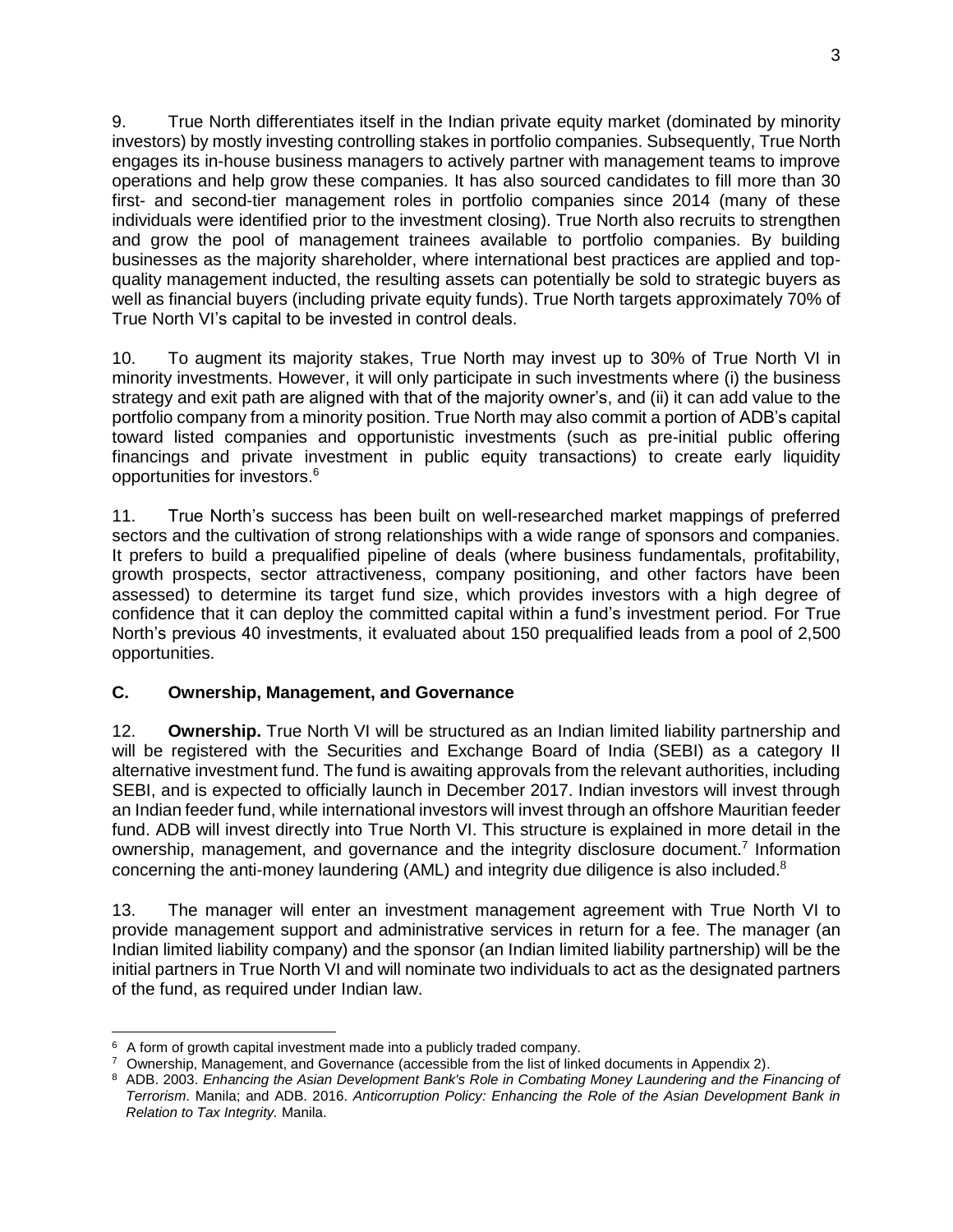14. **Management.** True North VI's management will comprise 15 professionals. [This information has been removed as it falls within exceptions to disclosure specified in paragraph 97(viii) of ADB's Public Communications Policy (2011)]. The management team will retain an industry advisory board consisting of individuals with substantial knowledge, experience, and networking strengths that are invaluable for identifying, evaluating, and building quality businesses. These industry advisors are not exclusively associated with True North in India, but they provide reference checks, market intelligence, and other strategic inputs as required.

15. **Governance structure: investment committee and board of advisors.** An investment committee will make all decisions related to investments and exit opportunities. [This information has been removed as it falls within exceptions to disclosure specified in paragraph 97(viii) of ADB's Public Communications Policy  $(2011)$ ].<sup>9</sup> The committee will have oversight of the value creation paths and exit preparations of all portfolio companies and will meet on a semiannual basis, or as required. This oversight includes decisions concerning further disbursement of capital to portfolio companies to fund their expansion activities during the holding period. True North VI will also form a board of advisors consisting of up to seven members representing its limited partners (board of advisors). The designated partners, key persons, and manager will consult with the board of advisors and obtain its approval on certain matters involving conflicts of interest.<sup>10</sup>

16. The typical True North deal team, which originates and processes a new investment, is comprised of the team leader, a supporting investment manager, and a supporting business manager. The team is responsible for evaluating deals, preparing investment theses, and conducting due diligence on target companies. Evaluating and executing a new investment at True North is a three-stage process. During the first stage, a deal team presents the investment opportunity to the True North team at a weekly pipeline meeting for preliminary evaluation of new investment opportunities. If there is consensus, the investment progresses to the next stage where the deal team prepares an investment memo that addresses all preliminary issues. During the second stage, the investment committee conducts a more rigorous evaluation at the deal pipeline meeting. Key parameters for the term sheet, which summarizes the commercial and legal terms of the proposed investment, are also decided at this stage. If approved, the deal proceeds to the final stage, where a due diligence blueprint is developed that will either confirm or reject the investment thesis of the deal team. Once due diligence has been completed and the investment thesis confirmed, a final term sheet is prepared and presented to the investment committee along with any changes in the deal parameters for final approval.

17. Decision making in True North is an iterative process. Deal teams comprise members from the investment management and business management teams, and all deals must be led by a senior partner. The investment committee members review each deal before a term sheet is issued and approve any changes to valuations or key deal parameters of those previously reviewed. True North's investment committee and its deal teams include both investment and business managers to enable a fully integrated approach to investments.

# <span id="page-9-0"></span>**D. Financial Performance**

18. [This information has been removed as it falls within exceptions to disclosure specified in paragraph 97(viii) of ADB's Public Communications Policy (2011)].

 9 [This information has been removed as it falls within exceptions to disclosure specified in paragraph 97(viii) of ADB's Public Communications Policy (2011)].

 $10$  The board of advisors will not participate in True North VI's investment process nor will it make investment decisions.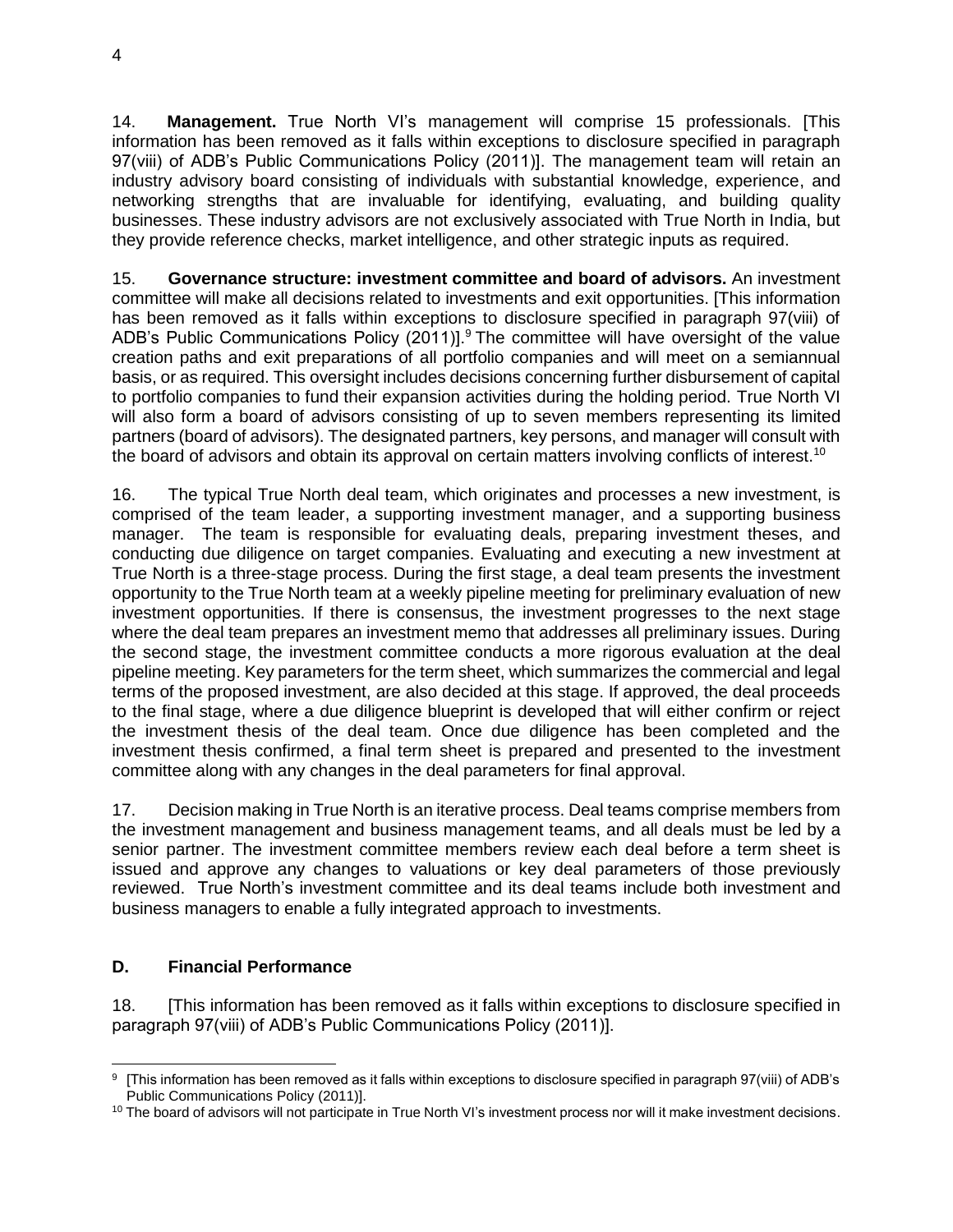# **III. THE PROPOSED ADB ASSISTANCE**

# <span id="page-10-1"></span><span id="page-10-0"></span>**A. The Assistance**

19. ADB will provide an equity investment of up to \$50,000,000 (but not more than 25% of the total committed capital provided that ADB will not be the single largest investor) in True North VI.

# <span id="page-10-2"></span>**B. Financial Analysis of Expected Returns and Assumptions**

20. True North has indicated that it aims to achieve a target gross IRR for True North VI of 25% in Indian rupee terms. [This information has been removed as it falls within exceptions to disclosure specified in paragraph 97(viii) of ADB's Public Communications Policy (2011)].

# <span id="page-10-3"></span>**C. Implementation Arrangements**

21. **Exit strategy.** [This information has been removed as it falls within exceptions to disclosure specified in paragraph 97(viii) of ADB's Public Communications Policy (2011)]. The anticipated exit strategies for True North VI's investments include public offerings on Indian exchanges, trade sales of portfolio companies to local and foreign strategic buyers, and secondary sales to other private equity funds. True North's investment team reviews the exit path for each portfolio company every 6 months and starts the process of selling a business a full year before it expects the exit to take place. The quality and dominant market position of True North's assets, together with its ability to deliver controlling stakes, attract both strategic and financial interest even in challenging business cycles. Consequently, True North has managed to exit portfolio companies successfully and provide liquidity to investors despite India's recent economic downturn.

22. **Reporting arrangements.** True North VI will be required to provide ADB with quarterly unaudited reports, audited financial statements, annual reports, a fund overview, an annual development effectiveness monitoring report, a portfolio overview, and summary information on each portfolio company's performance. ADB will review this information and follow up with the manager if more information or clarification is needed. If the information received from the manager raises issues that could impair the value of ADB's investment in True North VI, ADB could decide to put the fund on a watch list for more frequent and detailed reviews.

23. True North VI will be required to adopt an environmental and social management system (ESMS) compliant with ADB's Safeguard Policy Statement (2009) before the first disbursement and to report annually on environmental and social safeguard issues. ADB will monitor the timing and quality of the ESMS reports and offer guidance if the designated partners require clarification on ADB's safeguard requirements.

# <span id="page-10-4"></span>**D. Value Added by ADB Assistance**

24. **Environmental and social standard framework.** True North's existing environmental and social policies were created to satisfy CDC Group's requirements as an investor in Fund II and Fund III, and these policies have not changed.<sup>11</sup> As part of ADB's investment, True North has

 $\overline{a}$ <sup>11</sup> CDC Group is a United Kingdom development finance institution that is wholly owned by the Government of the United Kingdom.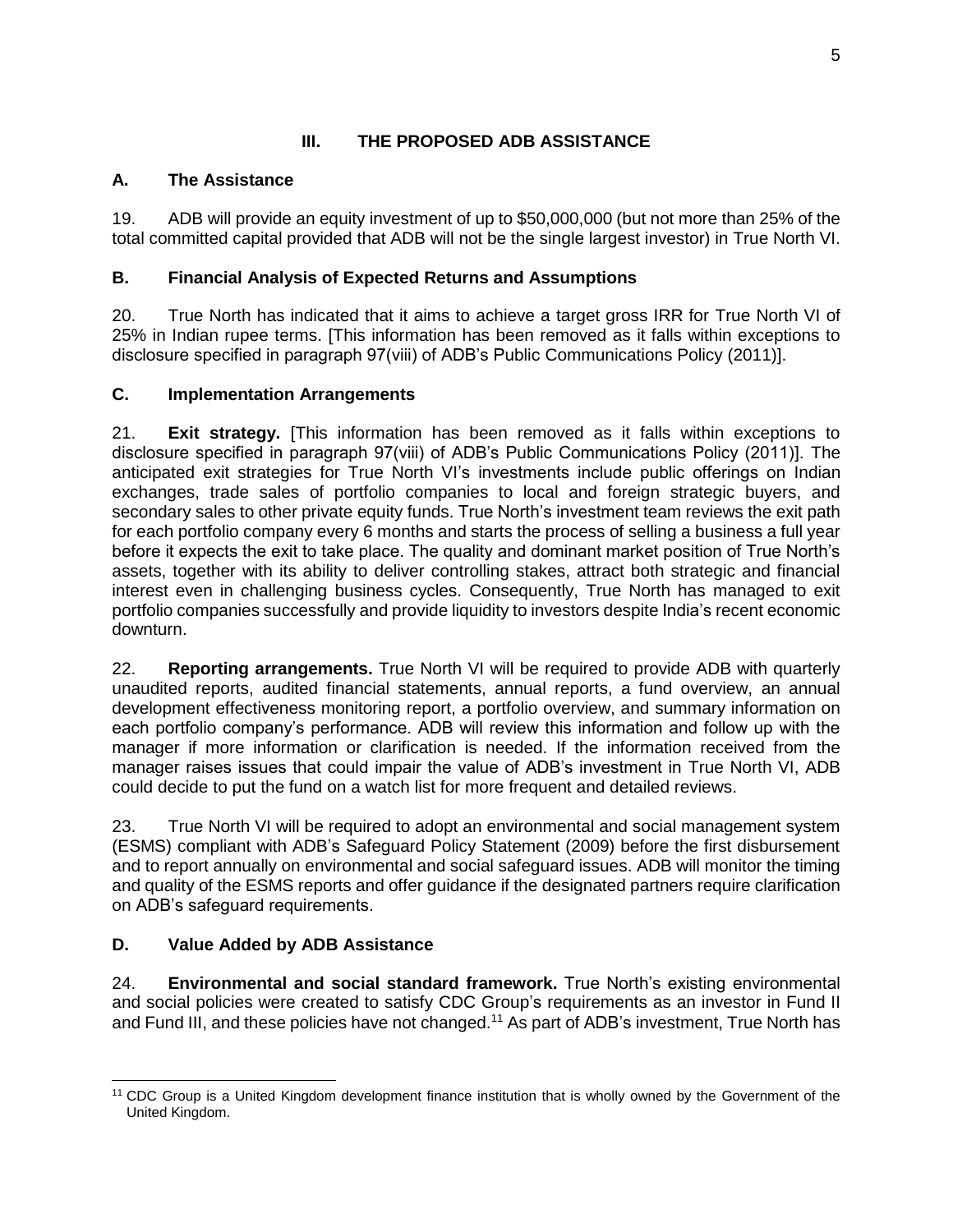committed to enhancing and expanding its environmental and social policies and manuals to incorporate an ESMS compliant with ADB's Safeguard Policy Statement.

25. **Anti-money laundering and integrity framework**. True North VI is subject to the AML and know-your-customer requirements of SEBI. As part of ADB's proposed investment in the fund, True North has committed to expanding True North VI's AML and integrity framework, including enhancing AML and integrity requirements for screening investors of True North VI and the sellers and buyers of portfolio investments.<sup>12</sup>

26. **Diversifying investor base.** True North's philosophy is to maintain a diversified, wellbalanced institutional investor base. It seeks funding from ADB to benefit from its longstanding presence in Asia, its network and operational experience, and its status as a multilateral development financial institution. With True North VI expected to be True North's largest fund to date, ADB's participation would also help the fund reach its target capitalization.

27. **Cofinancing opportunities.** True North hopes to benefit from ADB's ability to provide debt and equity financing directly to its portfolio companies. In addition to providing capital from its own balance sheet and technical assistance, ADB can also help mobilize additional financing from third-party sources.

# <span id="page-11-0"></span>**E. Risks**

28. [This information has been removed as it falls within exceptions to disclosure specified in paragraph 97(viii) of ADB's Public Communications Policy (2011)].

29. [This information has been removed as it falls within exceptions to disclosure specified in paragraph 97(viii) of ADB's Public Communications Policy (2011)].

30. [This information has been removed as it falls within exceptions to disclosure specified in paragraph 97(viii) of ADB's Public Communications Policy (2011)].

31. [This information has been removed as it falls within exceptions to disclosure specified in paragraph 97(viii) of ADB's Public Communications Policy (2011)].

32. [This information has been removed as it falls within exceptions to disclosure specified in paragraph 97(viii) of ADB's Public Communications Policy (2011)].

33. [This information has been removed as it falls within exceptions to disclosure specified in paragraph 97(viii) of ADB's Public Communications Policy (2011)].

34. [This information has been removed as it falls within exceptions to disclosure specified in paragraph 97(viii) of ADB's Public Communications Policy (2011)].

35. [This information has been removed as it falls within exceptions to disclosure specified in paragraph 97(viii) of ADB's Public Communications Policy (2011)].

36. [This information has been removed as it falls within exceptions to disclosure specified in paragraph 97(viii) of ADB's Public Communications Policy (2011)].

 $\overline{a}$  $12$  True North's AML and integrity framework at the India fund level will incorporate the requirements of SEBI, which may be more stringent than Mauritius requirements at the offshore feeder fund level.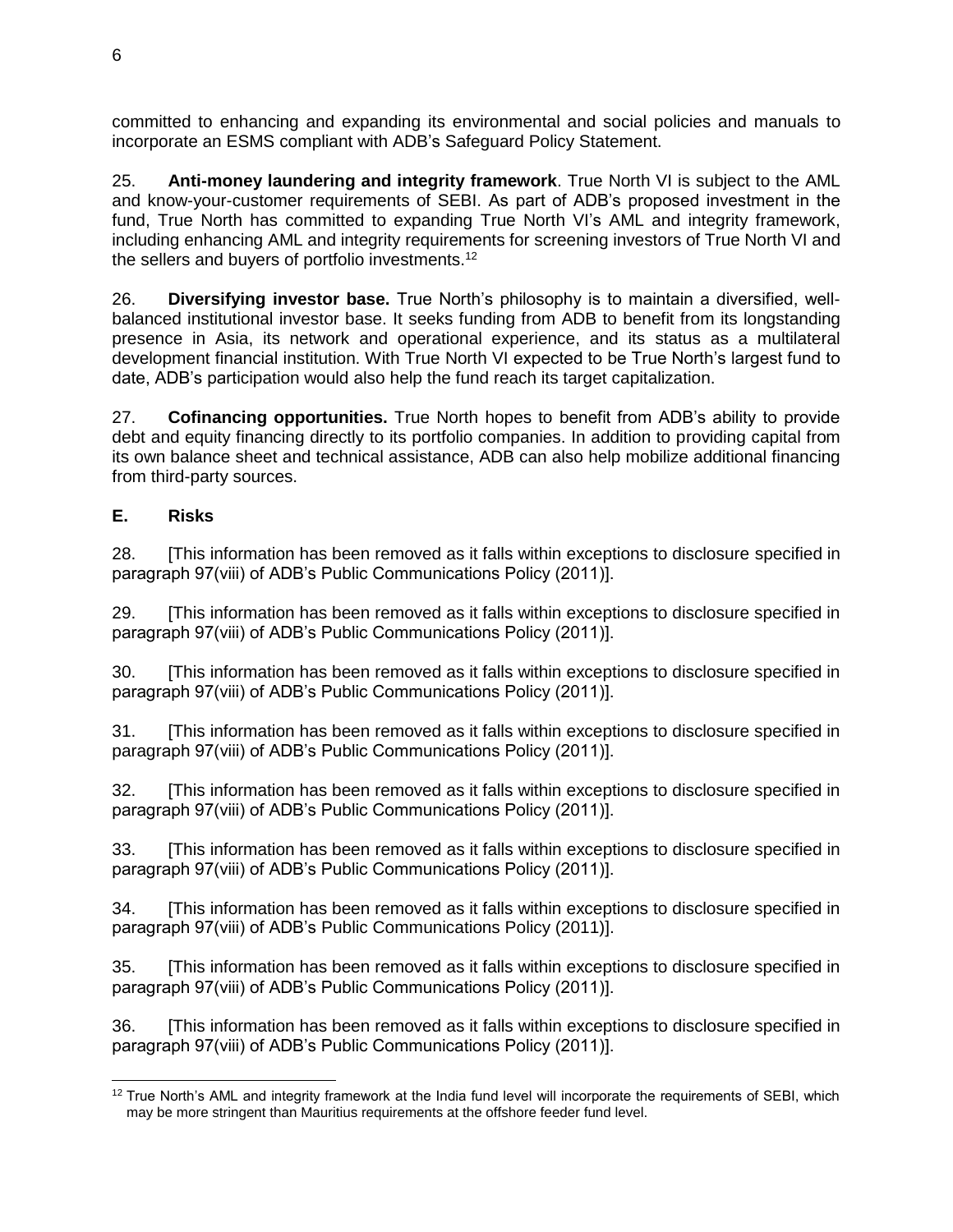# **IV. DEVELOPMENT IMPACT AND STRATEGIC ALIGNMENT**

# <span id="page-12-1"></span><span id="page-12-0"></span>**A. Development Impacts, Outcome, and Outputs**

37. **Impacts.** Private equity funding for middle-market companies in India increased, contributing to economic growth, the creation of quality jobs, and improved business efficiency and transparency. Access to and affordability of basic services increased, including banking, insurance, financial services, and health care. Viability of business models based on sound social practices demonstrated.

38. **Outcome.** The financial and social sustainability of private equity investments in Indian middle-market companies has been demonstrated. Investee companies supported by True North VI are expected to yield an aggregate IRR of at least 8%, increasing the employment generated and the contributions to government revenues through tax payments.

39. **Outputs.** True North VI is established and capital invested. Final closing is expected by the second quarter of 2018, with the successful deployment of the committed capital among at least eight companies targeted by 2025.

# <span id="page-12-2"></span>**B. Alignment with ADB Strategy and Operations**

40. **Consistency with ADB strategy and country strategy.** Finance sector development is one of the five core areas of ADB's operations. The proposed investment also aligns well with ADB's Strategy 2020, which seeks to promote inclusive economic growth in developing member countries through the development of the private sector.<sup>13</sup> As control investors in India's middle market segment, True North actively manages its investee companies to grow their businesses sustainably, thereby contributing to capital mobilization, job creation, and private sector growth. The proposed investment is also consistent with ADB's country partnership strategy, 2013–2017 for India, which highlights investment in financial infrastructure, including investment funds, as a priority area.<sup>14</sup>

41. **Consistency with sector strategy and relevant ADB operations.** The ADB Operational Plan for Health, 2015–2020 strongly supports private sector approaches to address quality, efficiency, and financing issues in the health sector.<sup>15</sup> By investing in True North VI, ADB is partnering with a leading investment manager in India that has identified health care as one of its core target sectors. Health care investments made by the fund are expected to improve the quality, efficiency, and cost-effectiveness of health services and delivery modalities for underserved populations in India.

# **V. POLICY COMPLIANCE**

# <span id="page-12-4"></span><span id="page-12-3"></span>**A. Safeguards and Social Dimensions**

42. Considering the environment and social impacts and risks of the likely future portfolio of True North VI, the investment is classified *category FI* for impacts on the environment, involuntary resettlement, and indigenous peoples. Although the fund's focus is to finance companies operating in sectors such as finance, health care, and consumer and technology products and

 <sup>13</sup> ADB. 2014. *Midterm Review of Strategy 2020: Meeting the Challenges of a Transforming Asia and Pacific*. Manila.

<sup>14</sup> ADB. 2013. *India: Country Partnership Strategy, 2013–2017*. Manila.

<sup>15</sup> ADB. 2015. *Operational Plan for Health, 2015–2020*. Manila.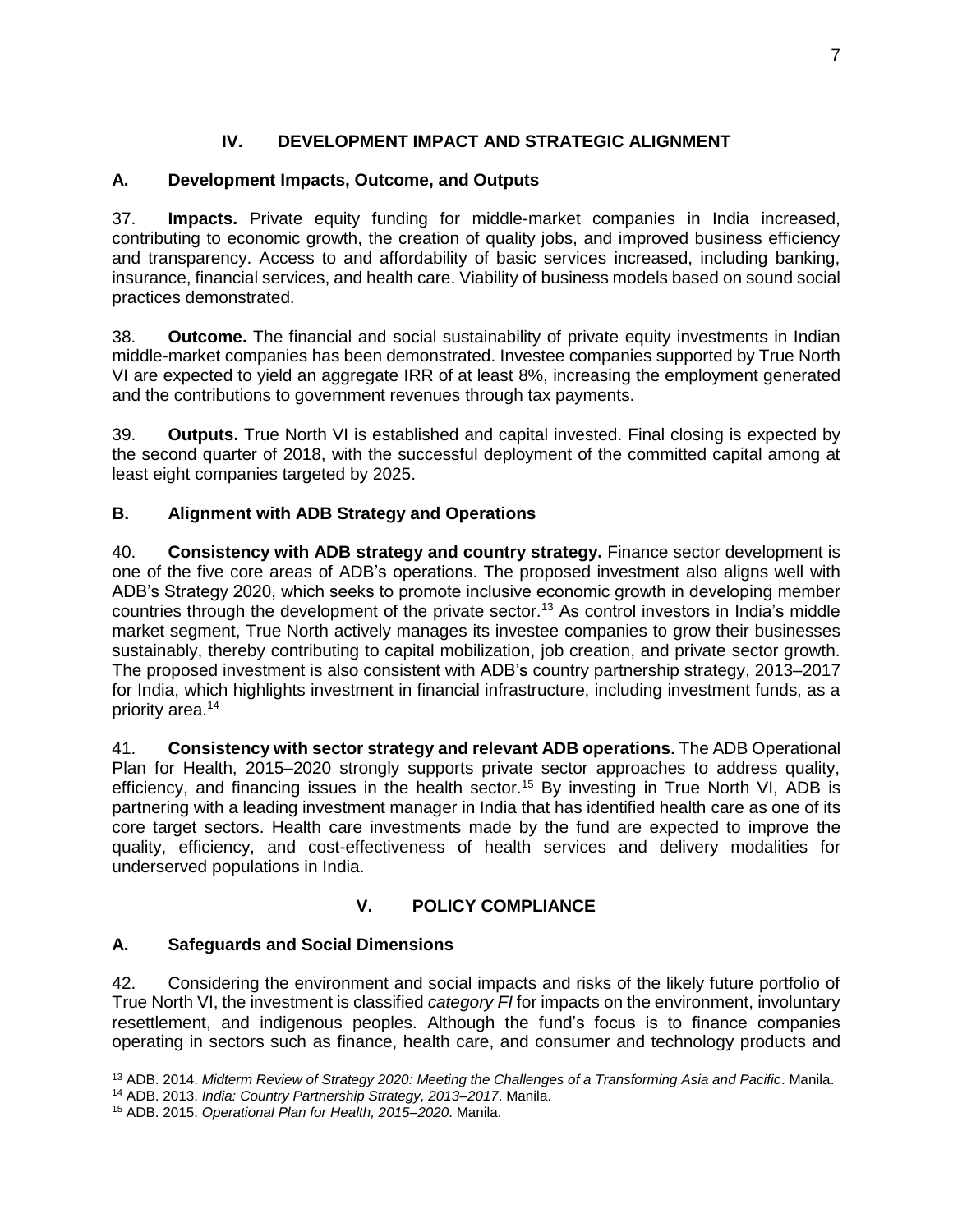services, it is also open to investing in opportunities outside of these sectors. However, it does not envisage investing in sectors that would be categorized *high risk* for environment and social impact. Should it ever support a *category A* project (for environment, involuntary resettlement, or indigenous peoples), ADB would exercise its right to opt out of funding the investment.

43. True North will be required to (i) build upon its current practices and procedures; (ii) update and expand its policies and manuals to incorporate an environmental, health and safety, and social management system commensurate with the level of potential environment and social impacts and risks of its likely portfolio; and (iii) ensure compliance with ADB's Safeguard Policy Statement. The ESMS will be developed prior to the first disbursement and will include (but not be limited to) screening procedures for categorizing projects based on ADB's Safeguard Policy Statement requirements. Requests for each subsequent disbursement for a proposed investment will require ADB's affirmation and concurrence on the proposed categorization and adequacy of environmental and social due diligence documentation.

44. The ESMS will outline requirements for screening against ADB's prohibited investment activities list, and for compliance, as applicable, with national laws and regulations and measures to comply with the internationally recognized core labor standards, pursuant to ADB's Social Protection Strategy (2001).<sup>16</sup> True North VI will monitor the environment and social performance of its investee companies and submit to ADB an annual environment and social monitoring report documenting overall environmental and social performance and reporting any noncompliance as well as measures undertaken to address them. The transaction is categorized as having no gender elements.<sup>17</sup>

# <span id="page-13-0"></span>**B. Anticorruption Policy**

45. True North was advised of ADB's policy of implementing best international practice relating to combating corruption, money laundering, and the financing of terrorism. ADB will ensure that the investment documentation includes appropriate provisions prohibiting corruption, money laundering, and the financing of terrorism, and remedies in the event of noncompliance.

# <span id="page-13-1"></span>**C. Investment Limitations**

46. The proposed equity investment is within the medium-term, country, industry, group, and single investment exposure limits for nonsovereign investments.

# <span id="page-13-2"></span>**D. Assurances**

47. Consistent with the Agreement Establishing the Asian Development Bank (the Charter), ADB will proceed with the proposed assistance upon establishing that the Government of India has no objection to the proposed assistance to True North VI.<sup>18</sup> ADB will enter into suitable finance documentation, in form and substance satisfactory to ADB, following approval of the proposed assistance by the ADB Board of Directors.

# **VI. RECOMMENDATION**

<span id="page-13-3"></span> <sup>16</sup> ADB. 2001. *Social Protection Strategy.* Manila.

<sup>17</sup> ADB. 2012. *Guidelines for Gender Mainstreaming Categories of ADB Projects.* Manila; Summary Poverty Reduction and Social Strategy; Safeguards and Social Dimensions Summary; and Financial Intermediary: Environmental and Social Management System Arrangement (accessible from the list of linked documents in Appendix 2).

<sup>18</sup> ADB. 1966. *Agreement Establishing the Asian Development Bank.* Manila.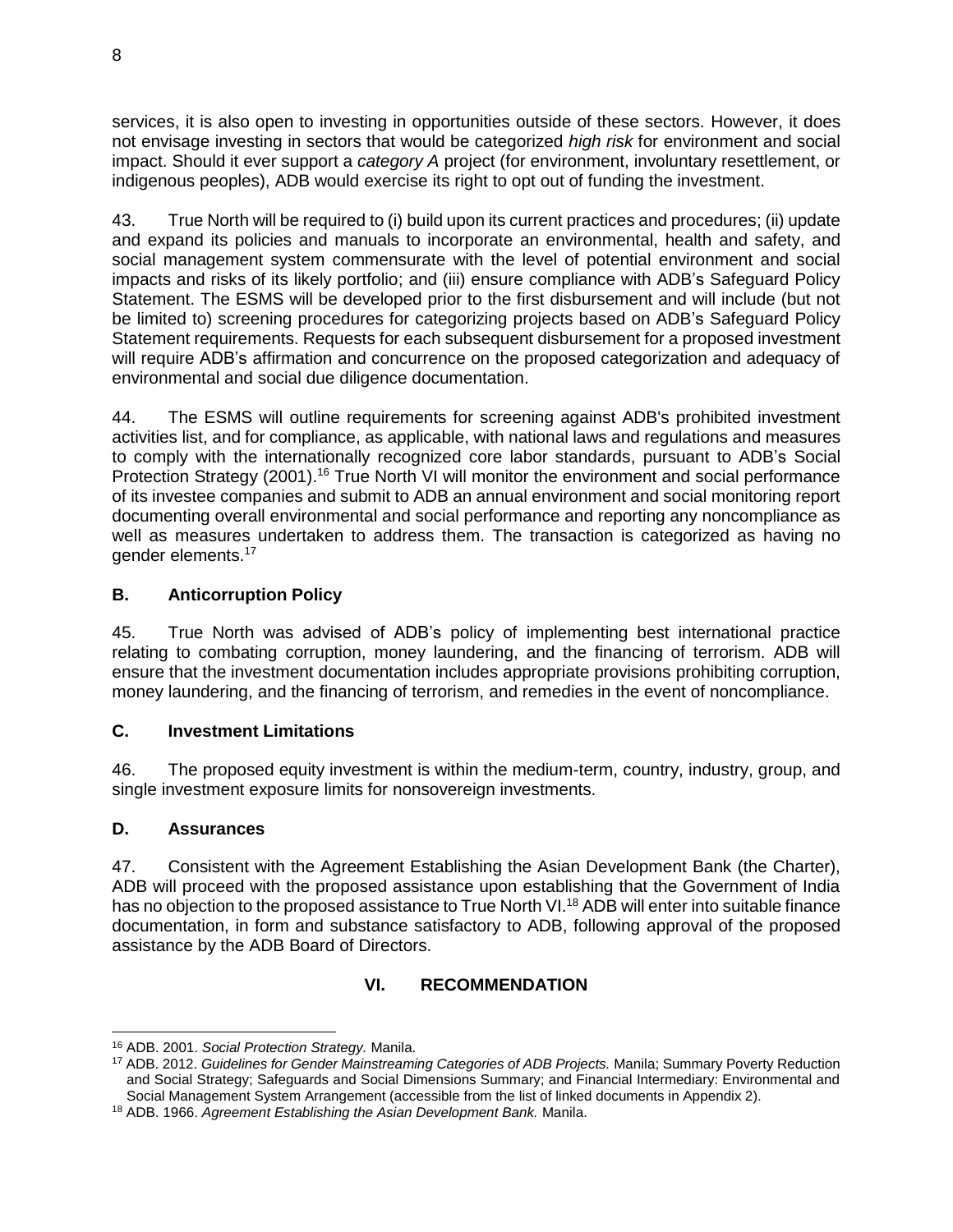48. I am satisfied that the proposed equity investment would comply with the Articles of Agreement of the Asian Development Bank (ADB) and recommend that the Board approve the equity investment of up to \$50,000,000 from ADB's ordinary capital resources in True North Fund VI LLP in India, with such terms and conditions as are substantially in accordance with those set forth in this report, and as may be reported to the Board.

> Takehiko Nakao President

15 November 2017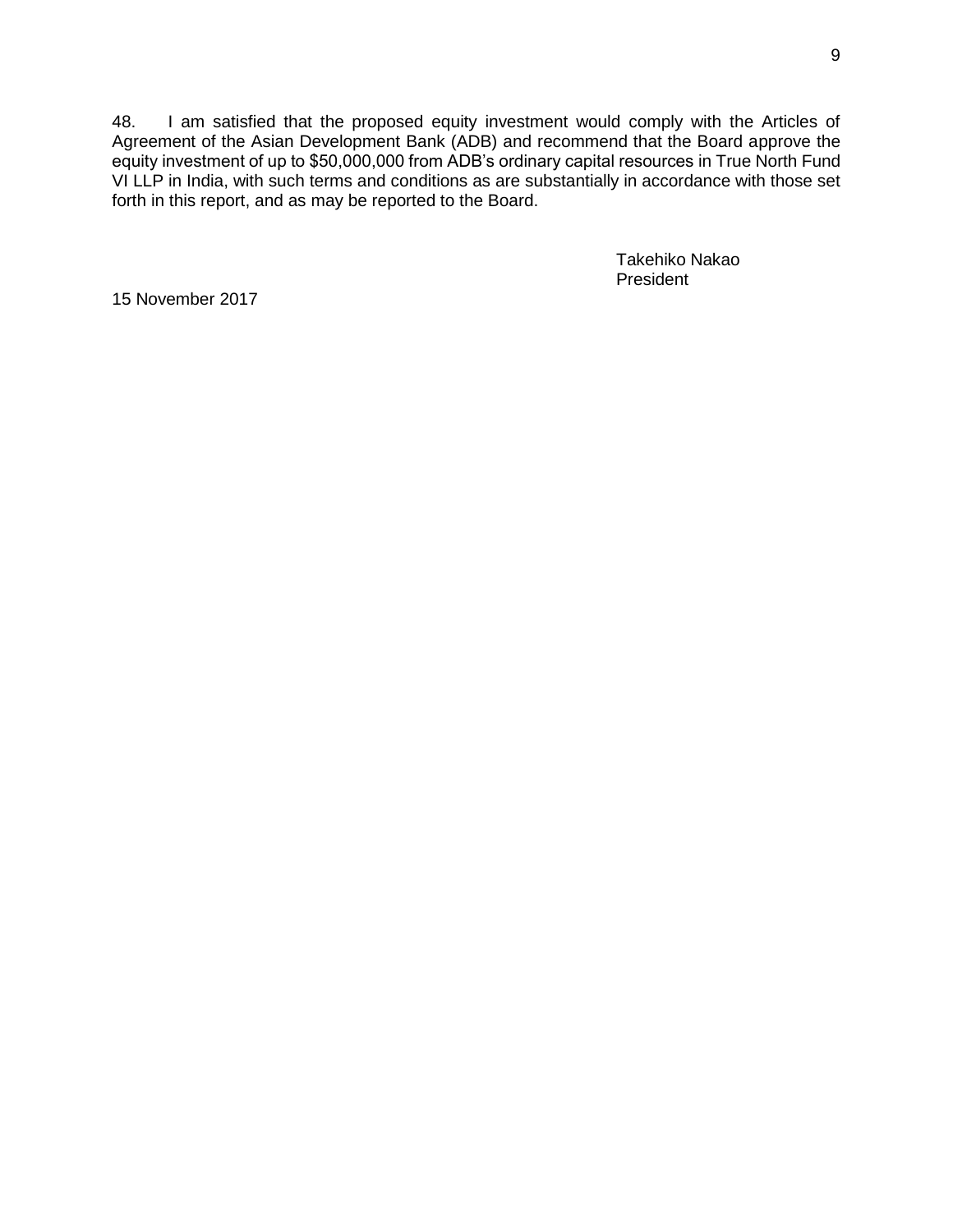# **DESIGN AND MONITORING FRAMEWORK**

#### **Impacts the Project is Aligned with**

Private equity funding for middle-market companies in India increased, contributing to economic growth, the creation of quality jobs, and improved business efficiency and transparency. a

Access to and affordability of basic services increased, including banking, insurance, financial services, and health care.<sup>a</sup>

Viability of business models based on sound social practices demonstrated.<sup>a</sup>

| <b>Results Chain</b>                                                                                      | Performance Indicators with Targets and<br><b>Baselines</b>                                                                                                                                                                                                                          | <b>Data Sources</b><br>and Reporting<br><b>Mechanisms</b> | <b>Risks</b>                                                                                                                                                               |  |
|-----------------------------------------------------------------------------------------------------------|--------------------------------------------------------------------------------------------------------------------------------------------------------------------------------------------------------------------------------------------------------------------------------------|-----------------------------------------------------------|----------------------------------------------------------------------------------------------------------------------------------------------------------------------------|--|
| <b>Outcome</b>                                                                                            |                                                                                                                                                                                                                                                                                      |                                                           |                                                                                                                                                                            |  |
| Financial and<br>social<br>sustainability of<br>private equity<br>investments in<br>India<br>demonstrated | a. At least 75% of the fund is invested in<br>middle-market companies in target industries<br>by 2023 (2017 baseline: Not applicable).<br>b. Fund yield (aggregate internal rate of return)                                                                                          | a-d. True North<br>annual<br>monitoring report            | Unsuccessful<br>deployment of capital<br>by True North VI<br>because of inability to<br>find suitable                                                                      |  |
|                                                                                                           | is at least 8% in US dollar terms by 2028 <sup>b</sup><br>(2017 baseline: Not applicable).                                                                                                                                                                                           |                                                           | investments                                                                                                                                                                |  |
|                                                                                                           | c. Fund investee companies' employment<br>grows by at least 10% during the holding<br>period (2017 baseline: Not applicable).                                                                                                                                                        |                                                           | Investments are<br>adversely affected by<br>fluctuations in foreign<br>exchange rates and<br>changes to monetary<br>policy and foreign<br>exchange control<br>regulations. |  |
|                                                                                                           | d. Fund investees generate at least a 25%<br>increase in taxes paid on an aggregate basis<br>by 2028 (2017 baseline: Not applicable).                                                                                                                                                |                                                           |                                                                                                                                                                            |  |
| <b>Outputs</b>                                                                                            |                                                                                                                                                                                                                                                                                      |                                                           |                                                                                                                                                                            |  |
| 1. True North VI<br>is established                                                                        | 1. True North VI is launched with [This<br>information has been removed as it falls within<br>exceptions to disclosure specified in paragraph<br>97(viii) of ADB's Public Communications Policy<br>(2011)] limited partner commitments by Q2<br>2018 (2017 baseline: Not applicable) | 1-2. True North<br>annual<br>monitoring report            | Investment pipeline is<br>weaker than expected.<br>Fund manager is<br>unable to develop<br>investments from the<br>intended pipeline                                       |  |
| 2. Capital is<br>invested                                                                                 | 2. True North VI's committed capital is<br>deployed among at least eight portfolio<br>companies by 2025 (2017 baseline: Not<br>applicable)                                                                                                                                           |                                                           | opportunities.<br>Competition from other<br>investors reduces the<br>attractiveness of<br>investment<br>opportunities.                                                     |  |
|                                                                                                           | 3. True North VI develops and adopts ADB's<br>Safeguard Policy Statement-compliant<br>environmental and social management<br>system, and puts in place appropriate staffing<br>prior to the first disbursement (2017 baseline:<br>Not applicable).                                   |                                                           |                                                                                                                                                                            |  |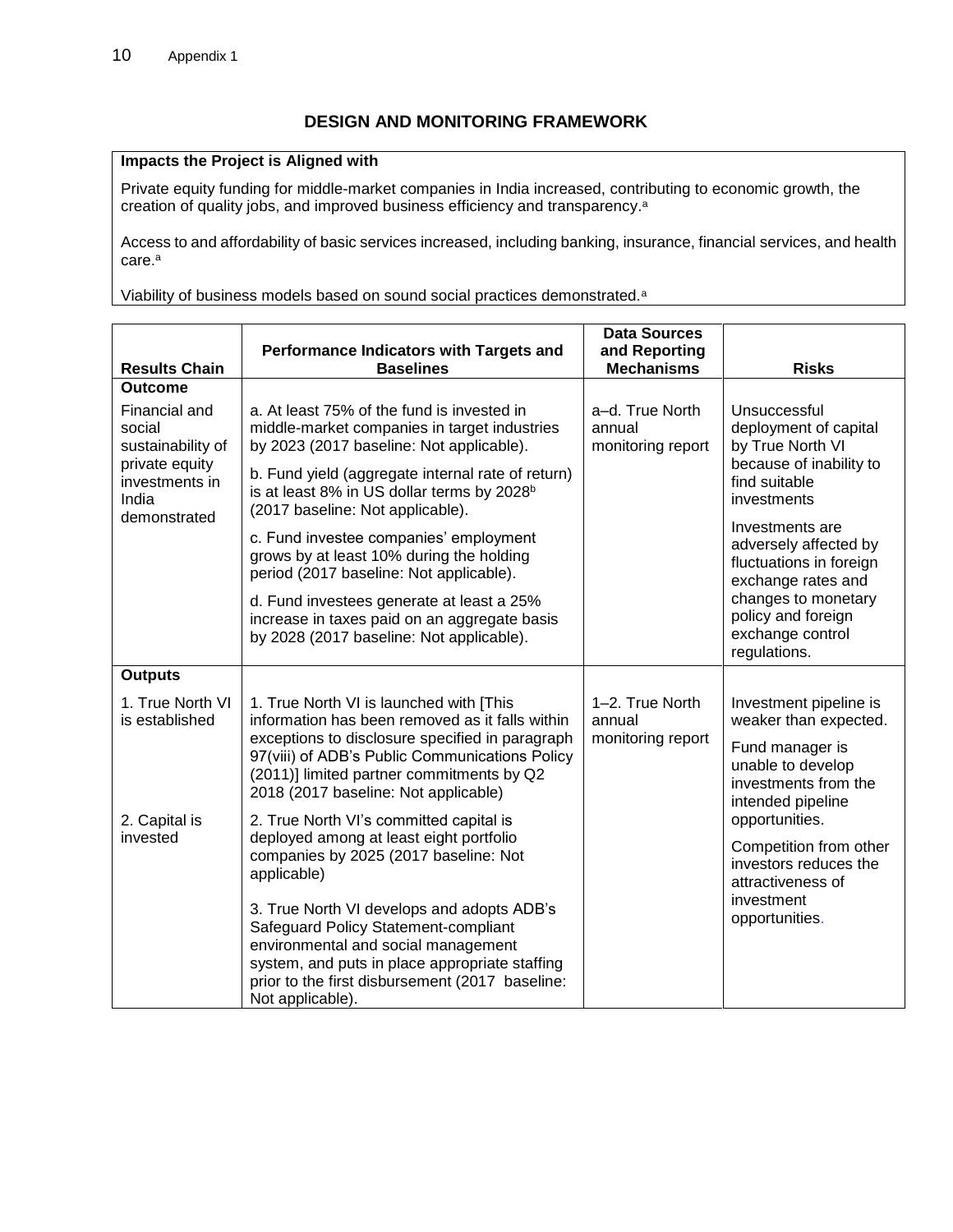#### **Key Activities with Milestones**

#### **1. True North VI is established**

- 1.1 Execute ADB's legal documentation by Q1 2018.
- 1.2 True North VI establishes an independent board of advisors by Q2 2018.
- 1.3 ADB and other investors invest in True North VI by final closing in Q2 2018.

#### **2. Capital is invested**

- 2.1 True North VI promotes itself in the market (approximately 2017–2018).
- 2.2 True North VI sources, screens, and invests in companies (2018–2025).

#### **Inputs**

ADB: \$50 million (equity)

Other cofinanciers (including general partner's contribution: [This information has been removed as it falls within exceptions to disclosure specified in paragraph 97(viii) of ADB's Public Communications Policy (2011)]

#### **Assumptions for Partner Financing**

Not applicable

 $\overline{ADB}$  = Asian Development Bank,  $Q$  = quarter.

<sup>a</sup> Defined by the project.

b True North has indicated that it aims to achieve a gross internal rate of return of 25% in Indian rupees for True North VI. Source: Asian Development Bank.